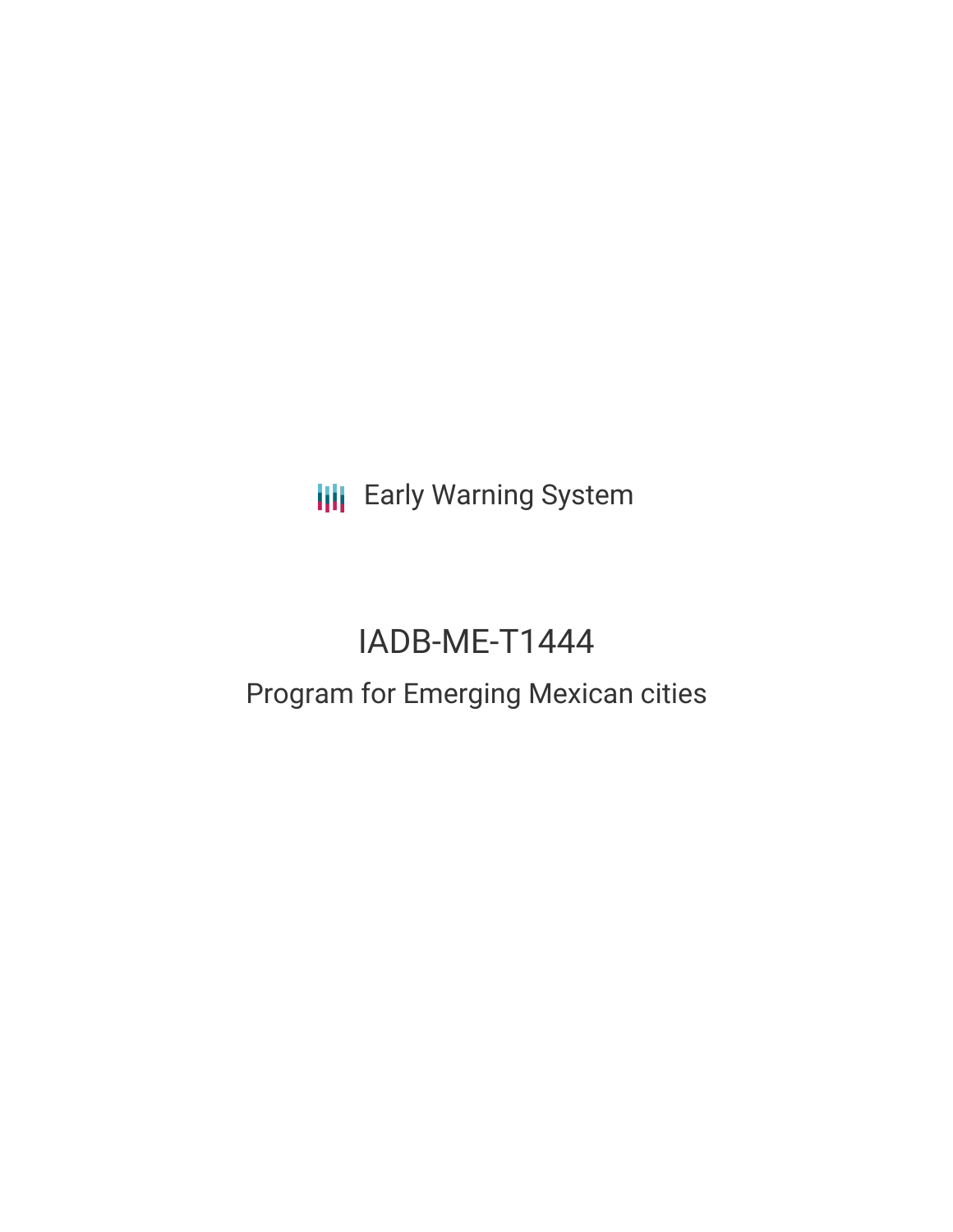

## **Quick Facts**

| <b>Financial Institutions</b><br>Inter-American Development Bank (IADB)<br>Approved<br><b>Status</b> | <b>Countries</b> | Mexico |
|------------------------------------------------------------------------------------------------------|------------------|--------|
|                                                                                                      |                  |        |
|                                                                                                      |                  |        |
| <b>Bank Risk Rating</b><br>U                                                                         |                  |        |
| <b>Government of Mexico</b><br><b>Borrower</b>                                                       |                  |        |
| <b>Sectors</b><br>Construction                                                                       |                  |        |
| <b>Investment Type(s)</b><br>Grant                                                                   |                  |        |
| <b>Investment Amount (USD)</b><br>$$0.40$ million                                                    |                  |        |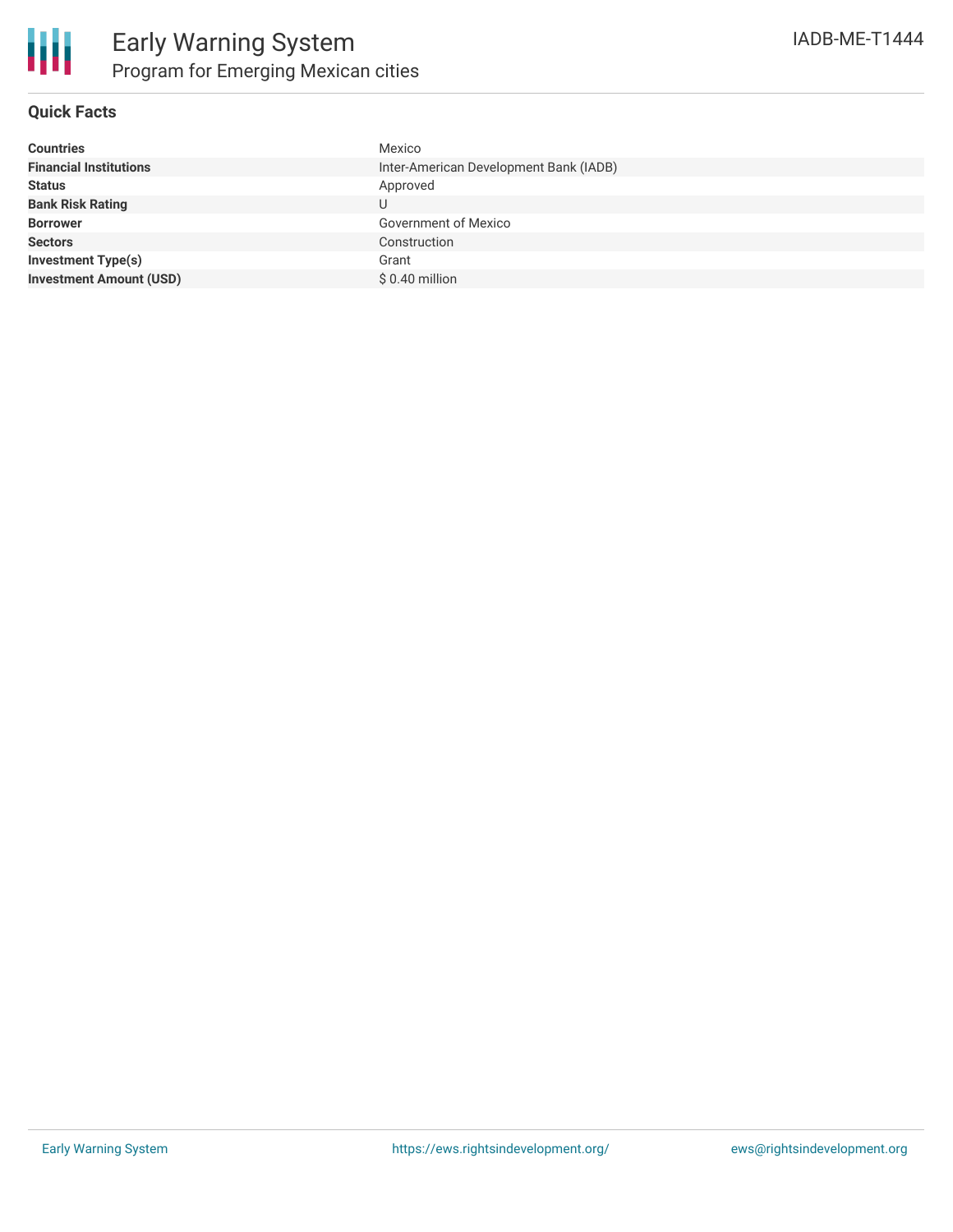

# **Project Description**

The objective is to support SEDATU in the articulation of housing and urban development programs for territorial action in the emerging municipalities of the country.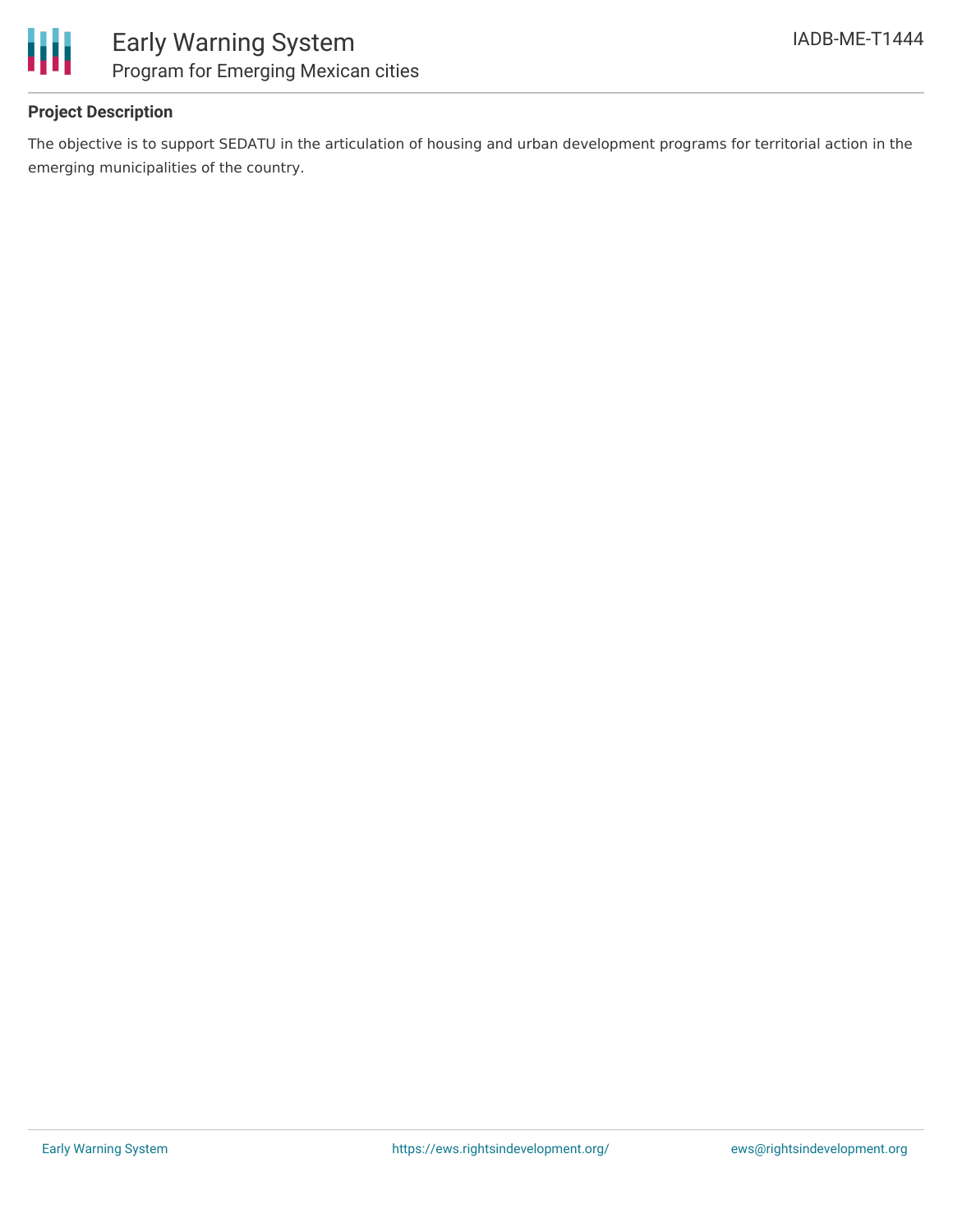

## **Investment Description**

• Inter-American Development Bank (IADB)